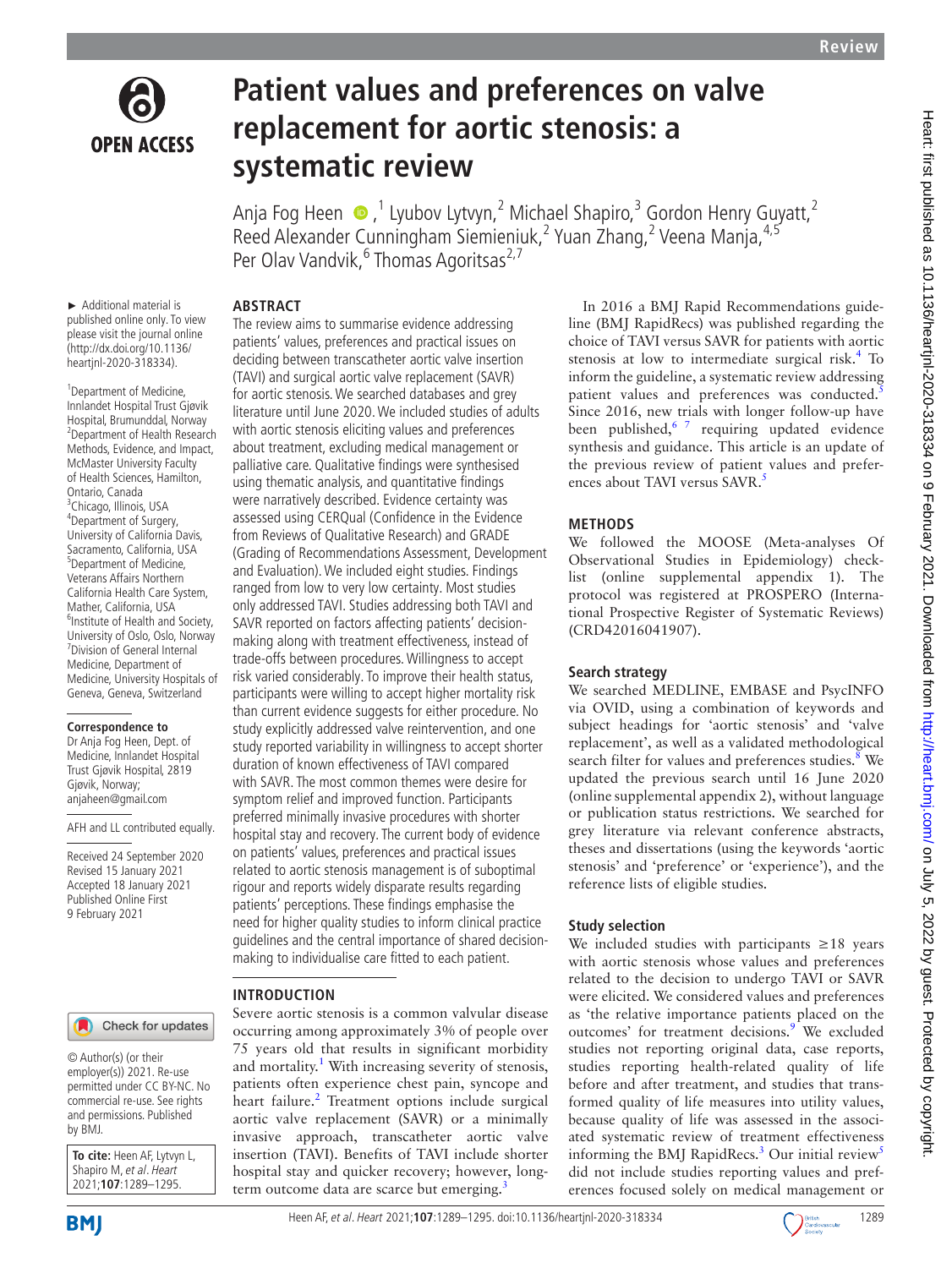palliative care of aortic stenosis. We therefore did not include them in this update and focused solely on TAVI and SAVR.

## **Data collection and synthesis**

Two authors (AFH, LL) independently screened titles and abstracts using prespecified criteria after conducting calibration exercises. The authors reviewed full-text articles independently and in duplicate and resolved disagreements by discussion or consultation with a third reviewer (TA). We contacted the authors of two abstracts that were ultimately excluded and corresponded with two authors of included studies for further information.

Two reviewers (AFH, LL) independently abstracted participant demographics, clinical characteristics, methods and findings. We conducted thematic analysis on qualitative results,<sup>10</sup> coding and synthesising primary quotations from study participants and author-reported summaries and themes. Across eligible studies, we also abstracted patient-important practical issues (ie, how a treatment can affect patients' daily life) related to decisions to undergo treatment and categorised findings using a developed generic framework, described elsewhere.<sup>[11](#page-6-7)</sup> The review authors resolved disagreements through discussion or by consulting a third party (TA).

# **Quality assessment**

For studies reporting qualitative outcomes, we assessed study quality using the qualitative research checklist of the Critical Appraisal Skills Programme.[12](#page-6-8) For studies reporting quantitative outcomes, we assessed risk of bias using the instrument developed by Zhang *et al*, [13](#page-6-9) appraising the following domains: study population, measurement and data analysis.

# **Certainty of evidence**

Beyond quality assessments of each study, we assessed the overall certainty of evidence using Grading of Recommendations Assessment, Development and Evaluation (GRADE) for quantitative findings[13 14](#page-6-9) and Confidence in the Evidence from Reviews of Qualitative Research (CERQual) for qualitative findings.[15](#page-6-10) We rated certainty of evidence as high, moderate, low or very low for each finding. Findings started at high certainty and rated them down if there were concerns in one or more domains.<sup>[16](#page-6-11)</sup> For CERQual, certainty could be rated down for methodological limitations, coherence, adequacy and relevance.<sup>[15](#page-6-10)</sup> For GRADE, certainty could be rated down for risk of bias, inconsistency, indirectness, imprecision and publication bias. $^{13}$  14

#### **Incorporation into BMJ RapidRecs**

The BMJ RapidRecs are developed in a collaboration between the not-for-profit MAGIC Evidence Ecosystem Foundation<sup>[17](#page-6-12)</sup> and The BMJ.<sup>18</sup> Recommendations and associated reviews are updated given potentially practice-changing new evidence,<sup>4</sup> and this update is part of this process. Findings will be appraised by an independent guideline panel, without conflict of interests, including patient partners, front-line clinicians and methodologists working together to translate emerging research to userfriendly and trustworthy recommendations, evidence summaries and tools for shared decision-making.<sup>419</sup>

# **RESULTS**

We identified 1230 unique titles and abstracts and reviewed 51 in full text ([figure](#page-1-0) 1). Eight studies, reported in ten articles, were deemed eligible, with new six studies since the original review. $20-25$  Study findings are described narratively and include



<span id="page-1-0"></span>**Figure 1** PRISMA study flow diagram. PRISMA, Preferred Reporting Items for Systematic Reviews and Meta-Analyses.

exemplar quotes from patients in the primary studies when available. Quantitative results are presented in [table](#page-2-0) 1. Further details of the qualitative results are reported in [online supplemental](https://dx.doi.org/10.1136/heartjnl-2020-318334) [appendix table 5](https://dx.doi.org/10.1136/heartjnl-2020-318334).

# **Study characteristics**

Studies were conducted in Canada, Norway, Sweden and USA [\(table](#page-3-0) 2). Of the quantitative studies, the sample sizes were  $219^{25}$  and  $439^{26}$  $439^{26}$  $439^{26}$  Of the qualitative studies, one study included 333 participants,<sup>[20](#page-6-14)</sup> while the others ranged from  $10$ to 46 participants. $2^{1-24}$   $2^7$  Authors' conflicts of interest and study funding were variably reported. Two studies reported funding from a TAVI valve manufacturer ([online supplemental](https://dx.doi.org/10.1136/heartjnl-2020-318334) [appendix table 2\)](https://dx.doi.org/10.1136/heartjnl-2020-318334). $20^{20}$  25 All but one study included participants with confirmed severe aortic stenosis,  $20-24$   $26$   $27$  and the remaining included participants with self-reported diagnosis without specifying severity.<sup>25</sup> Participants were balanced in sex and were on average between 75 and 86 years old, except one study with 26% of participants aged 19-59 years old.<sup>[25](#page-6-15)</sup> Surgical risk was variable across studies,<sup>21 23 24 26 27</sup> unknown or unspecified.<sup>20</sup> <sup>22</sup> <sup>25</sup>

# **Study quality and certainty of evidence**

Most of the qualitative studies had methodological limitations,<sup>20-22 24 27</sup> the most common issues being inappropriate or unclear sampling and recruitment strategy, limited description of data analysis and strategies to enhance study rigour [\(online](https://dx.doi.org/10.1136/heartjnl-2020-318334) [supplemental appendix table 3](https://dx.doi.org/10.1136/heartjnl-2020-318334)). For the quantitative studies, there were limitations in almost all domains, with the most concern being about participant selection, outcome presentation and data analysis [\(online supplemental appendix table 4](https://dx.doi.org/10.1136/heartjnl-2020-318334)). The certainty of findings ranged from low to very low ([table](#page-2-0) 1, [online](https://dx.doi.org/10.1136/heartjnl-2020-318334) [supplemental appendix 1](https://dx.doi.org/10.1136/heartjnl-2020-318334)). The majority of studies assessed values and preferences on one intervention alone.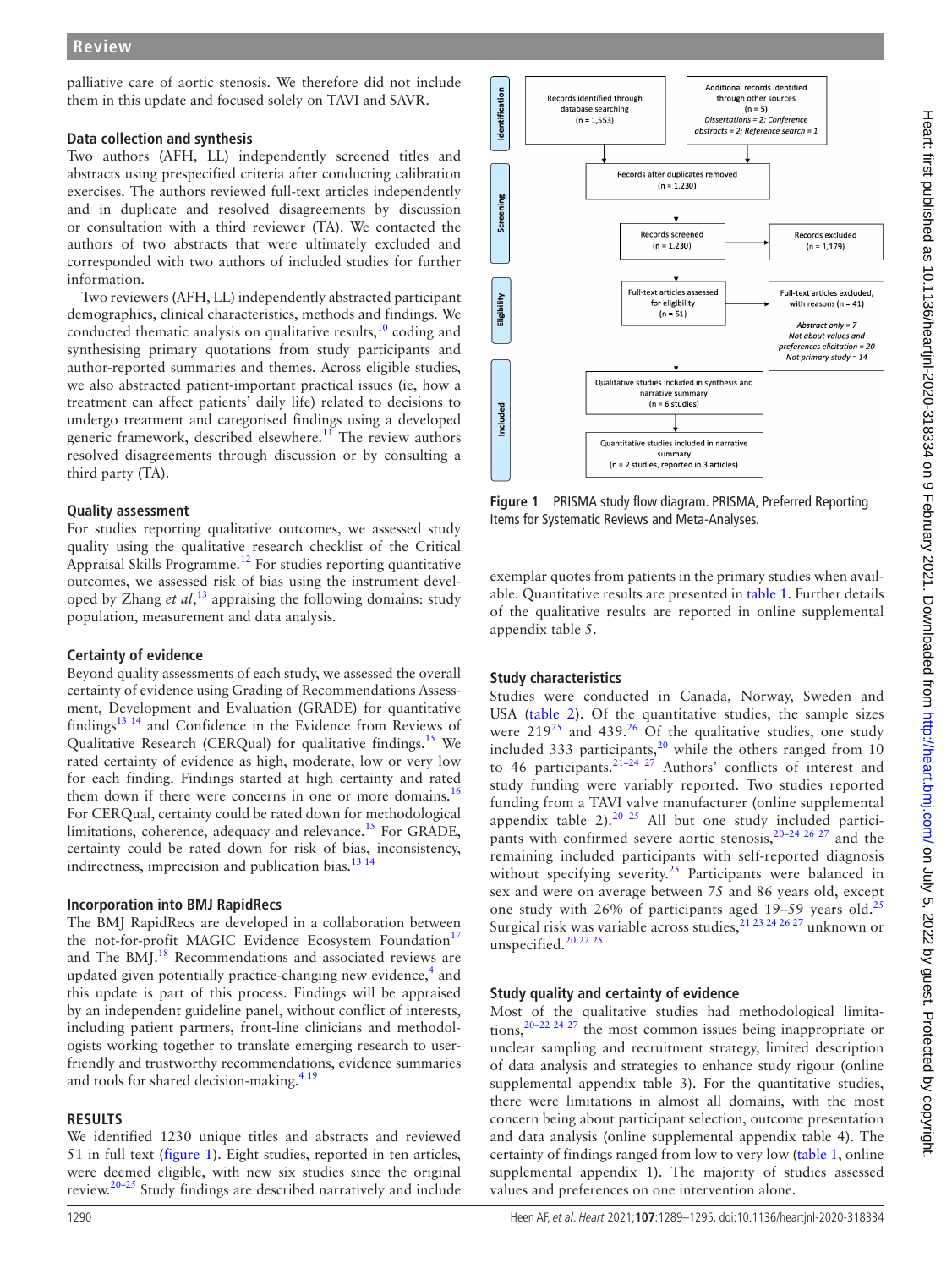<span id="page-2-0"></span>

| <b>GRADE</b> summary of findings<br>Table 1                               |                                      |                                                                                                                                                                                                    |                                 |                                                                                                                                                                      |  |  |  |  |  |  |  |
|---------------------------------------------------------------------------|--------------------------------------|----------------------------------------------------------------------------------------------------------------------------------------------------------------------------------------------------|---------------------------------|----------------------------------------------------------------------------------------------------------------------------------------------------------------------|--|--|--|--|--|--|--|
| Health state/outcome (timeframe)                                          | Study design<br>(n=participants)     | Estimate of effect, mean (SD) unless otherwise stated                                                                                                                                              | <b>Certainty of</b><br>evidence | Interpretation of finding                                                                                                                                            |  |  |  |  |  |  |  |
| Mortality (30 days)                                                       | Adaptive swing weighting<br>$(109*)$ | Maximum acceptable increase in risk in exchange from<br>SAVR to TAVI = $3.7\%$ (3.0) <sup>†</sup> .                                                                                                | Very low§¶**                    | The risk willingness of trading a reduction in mortality risk (30 days)<br>for a less invasive procedure was uncertain and highly variable.                          |  |  |  |  |  |  |  |
| Mortality and aortic stenosis-related<br>symptoms and concerns (lifetime) | Standard gamble (429)                | Median risk willingness=25% (IQR 25%-50%).<br>No risk (0%)=104 (23%).<br>Low risk (0%-8%)=26 (6%).<br>High risk (>8%-50%)=224 (51%).<br>Prohibitive risk (>50%-95%)=68 (15%).<br>95%-100%=17 (4%). | Low <sup>§¶</sup>               | The risk willingness of trading a reduction in mortality risk for full<br>health with the procedure is highly variable among participants and<br>across risk groups. |  |  |  |  |  |  |  |
| Disabling non-fatal stroke (30 days)                                      | Adaptive swing weighting<br>$(110*)$ | Maximum acceptable increase in risk in exchange from<br>SAVR to TAVI=6.7% (5.7)+.                                                                                                                  | Very low§¶**                    | The risk willingness of trading a reduction in risk of disabling stroke<br>for a less invasive procedure was uncertain and highly variable.                          |  |  |  |  |  |  |  |
| Independence (30 days)                                                    | Adaptive swing weighting<br>$(131*)$ | Maximum acceptable reduction in benefit in exchange<br>from SAVR to TAVI=13.9% (11.8)t.                                                                                                            | Very low§¶**                    | The risk willingness of trading an increase of independence for a less<br>invasive procedure was uncertain and highly variable.                                      |  |  |  |  |  |  |  |
| Requirement for dialysis (1 year)                                         | Adaptive swing weighting<br>$(132*)$ | Maximum acceptable increase in risk in exchange from<br>SAVR to TAVI=6.2% (5.6)t.                                                                                                                  | Very low§¶**                    | The risk willingness of trading a reduction in the requirement for<br>dialysis at 1 year for a less invasive procedure was uncertain and<br>highly variable.         |  |  |  |  |  |  |  |
| New permanent pacemaker (1 year)                                          | Adaptive swing weighting<br>$(131*)$ | Maximum acceptable increase in risk in exchange from<br>SAVR to TAVI=7.0% (5.7)‡.                                                                                                                  | Very low§¶**                    | The risk willingness of trading a reduction in permanent pacemaker<br>insertion for a less invasive procedure was uncertain and highly<br>variable.                  |  |  |  |  |  |  |  |
| Time over which the procedure has been<br>proven to work                  | Adaptive swing weighting<br>$(131*)$ | Maximum acceptable decrease in duration that the<br>procedure is known to work in exchange from SAVR to<br>TAVI=17.4 years (16.9)‡.                                                                | Very low§¶**                    | The risk willingness of trading the expected duration or a new valve<br>for a less invasive procedure was uncertain and highly variable.                             |  |  |  |  |  |  |  |

\*The total sample size was 219 participants, but they were not presented with all outcomes. †Minimum acceptable reduction in benefit in exchange for reducing procedure invasiveness from 'invasive' to 'minimally invasive'.

‡Maximum acceptable increase in risk in exchange for reducing procedure invasiveness from 'invasive' to 'minimally invasive'.

§Serious risk of bias.

¶Serious imprecision.

\*\*Serious indirectness.

GRADE, Grading of Recommendations Assessment, Development and Evaluation; SAVR, surgical aortic valve replacement; TAVI, transcatheter aortic valve insertion.

#### **Values and preferences regarding outcomes of treatment**

None of the studies presented participants' values and preferences based on a comprehensive assessment of the beneficial and adverse outcomes related to SAVR versus TAVI, nor did any studies report patient preferences about choosing between TAVI versus SAVR. Instead, studies focused on preferences about a selection of attributes in isolation. None of the studies addressed the lifelong management of treatment of valve failure.

#### Durability and valve reintervention

No study directly addressed how participants valued valve failure nor the risk and timing of reintervention. One study provided very low certainty of evidence regarding preferences about durability, illustrating considerable variability in patients' willingness to accept a shorter duration of the effectiveness of TAVI compared with SAVR.<sup>25</sup> A subgroup analysis suggested this variability may be partly explained by the fact that participants under 60 years old were more concerned with valve duration than those over  $60.^{25}$  $60.^{25}$  $60.^{25}$ 

## Mortality and risk willingness related to the decision to undergo treatment

All studies addressed mortality.<sup>20–23 26 27</sup> Studies did not explicitly distinguish between perioperative mortality, mortality from natural progression of disease or all-cause mortality. Participants viewed declining treatment to be worse than accepting the risk related to the procedure, $^{23}$  $^{23}$  $^{23}$  and thus were commonly willing to accept a high perioperative mortality risk. The importance of mortality can be illustrated by the following participant quote:

And if I would have turned it [TAVI assessment] down, I mean, who knows how long I would last? Not much longer, probably, you know.<sup>2</sup>

Risk willingness varied considerably.[26](#page-6-16) Overall, participants were willing to accept a higher mortality risk than current evidence suggests for TAVI, regardless of the fact that actual mortality risk is lower with TAVI than SAVR. $6725$ 

For some participants, increasing life expectancy was more commonly a preference expressed by their families than by themselves,  $^{23}$   $^{24}$  as exemplified by the following quote:

We did not discuss it too much the physician and I either. (…) He just asked if I wanted (the treatment) and I accepted. (…) I did it for the others' sake as well.<sup>[23](#page-6-18)</sup>

#### Quality of life as reasons to undergo treatment

All but one study<sup>26</sup> reported improvements in health-related quality of life domains (eg, physical function, emotional wellbeing) as reasons to undergo treatment.<sup>20 21 23–25 27</sup> Common themes were desire for symptom relief and improved function. Respondents often described improved quality of life as the ability to do a specific activity, to regain or maintain independence,[21–24 27](#page-6-17) to return to activities they had given up and to reconnect with their social network.<sup>27</sup> A participant's perspective was:

We belong to a walking club [… ], but I've quit that in the last probably 3 or 4 months because I just couldn't keep up with them. They'd go and I said, "Well, I'll go half way" and they still got back before I did, so I said, "I guess I'll quit because it just hinders you guys."[27](#page-6-19)

The desire to achieve the best possible health was closely intertwined with participants' ability to fulfil obligations towards family and friends and day-to-day activities when deciding on treatment.<sup>20 21 23 24 27</sup> Participants expressed not wanting to be a burden to relatives.<sup>[20 23 27](#page-6-14)</sup> A participant noted the effect of their declining health on their partner, expressing:

And this is passed on to my wife, of course. If I can't take [wife] to dance, she doesn't get to go either, you know what I mean?<sup>27</sup>

#### Concerns of pain

Pain was a concern with SAVR. One participant stated:

Quite a bit of pain in the chest area, having your chest cracked open.[22](#page-6-20)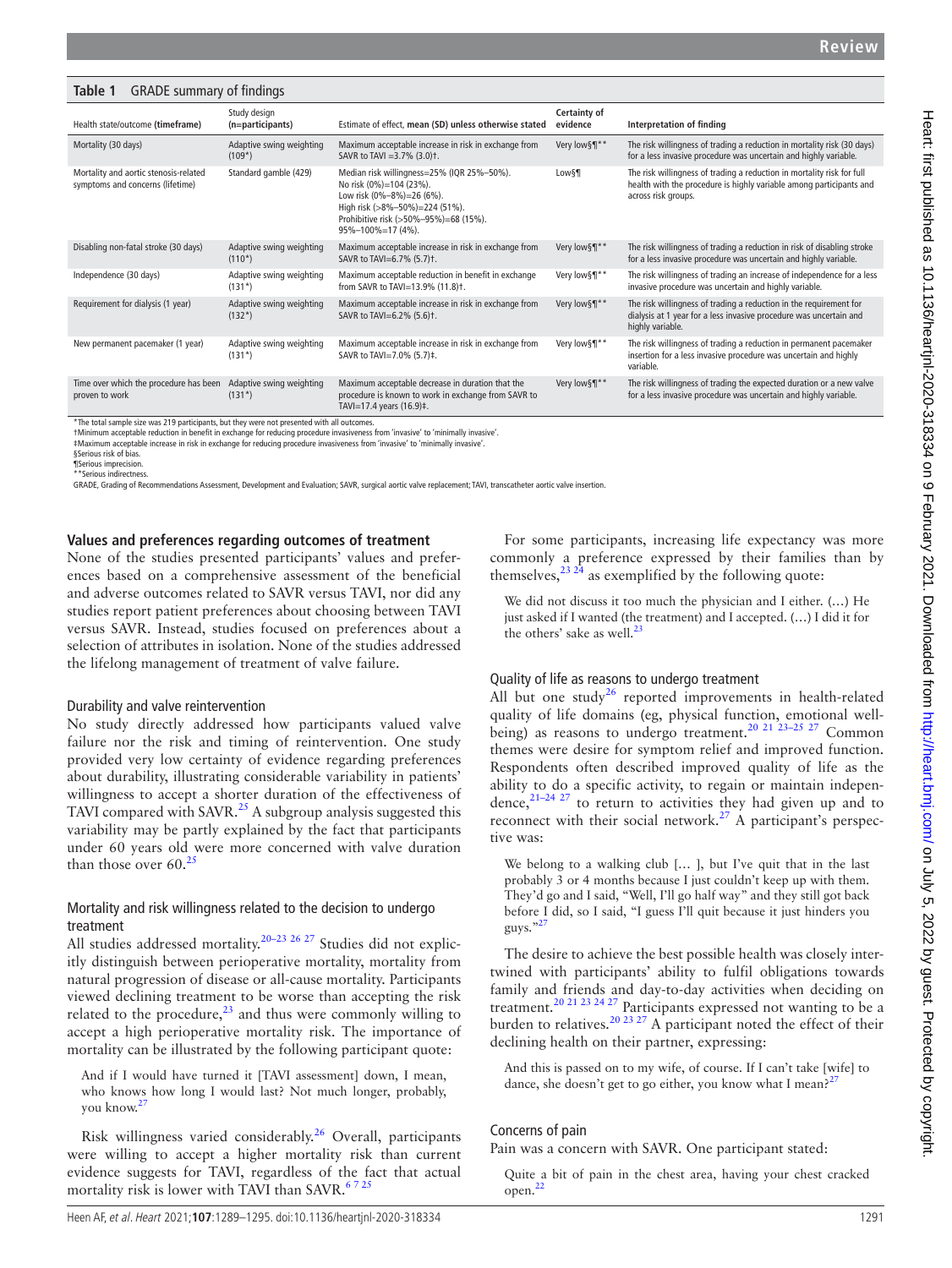$\overline{a}$ 

<span id="page-3-0"></span>

|                                    | Quality of life, symptoms, function, n      |                      | General health (past week): very good=55;<br>good=85; fair=65; poor=13; very poor=1                                                                       | physical component score=38 (10); mental<br>component score=49 (10)<br>SF-36§¶ |                     | $KCCQ-12\P^{**}$<br>36 (4-76)                                   |                                                               | intermediate=6; frail=1<br>$fit=3;$<br>SPPB                  | complete all activities of daily living.<br>All but one participant were able to |                                                                    |                                                                 |                                                                                                                                                                                                                                                                                                                                                                                                                                                                                                                                                                                                                                                        |
|------------------------------------|---------------------------------------------|----------------------|-----------------------------------------------------------------------------------------------------------------------------------------------------------|--------------------------------------------------------------------------------|---------------------|-----------------------------------------------------------------|---------------------------------------------------------------|--------------------------------------------------------------|----------------------------------------------------------------------------------|--------------------------------------------------------------------|-----------------------------------------------------------------|--------------------------------------------------------------------------------------------------------------------------------------------------------------------------------------------------------------------------------------------------------------------------------------------------------------------------------------------------------------------------------------------------------------------------------------------------------------------------------------------------------------------------------------------------------------------------------------------------------------------------------------------------------|
|                                    | Heart failure symptoms<br>NYHA dass*, n (%) |                      | $Class = 78 (35.6\%); class = 101$<br>(46.1%); class III=40 (18.3%)                                                                                       | (50%); class III/IV=46 (53%)#<br>Class I=11 (13%); class II=43                 |                     | $\widetilde{\equiv}$                                            | $\widetilde{\Xi}$<br>Class III=11 (46%); class IV=13<br>(54%) | Class I=1 (10%); class II=7 (70%);<br>class $III = 2 (20\%)$ | Class II=11 (73%), others not<br>specified                                       | $\widetilde{\Xi}$<br>$\widetilde{\Xi}$                             | $\widetilde{\Xi}$<br>$\widetilde{\Xi}$                          | during ordinary activity; class III=marked limitation in activity due to symptoms, even during less than ordinary activity, comfortable only at rest; class IV=severe limitations, experiences symptoms even while at rest,                                                                                                                                                                                                                                                                                                                                                                                                                            |
|                                    | Surgical risk<br>STS score, median (IQR)    |                      | $\widetilde{\Xi}$                                                                                                                                         | 11.9% (7.50%-17.10%)                                                           |                     | 9% (4.9%) §                                                     | $\widetilde{\equiv}$                                          | Logistic EuroSCORE <10=2;<br>$10-20=7$ ; $>20=1$             | $6.4\%$ $(2.6\% - 16.3\%)$                                                       | $\frac{1}{2}$                                                      | $\widetilde{\Xi}$                                               |                                                                                                                                                                                                                                                                                                                                                                                                                                                                                                                                                                                                                                                        |
|                                    | Sex<br>(male), n (%)                        |                      | 91(41.6)                                                                                                                                                  | 264 (60)                                                                       |                     | 25 (54.3)                                                       | 15 (62.5)                                                     | 4 (40)                                                       | 9 (60)                                                                           | $\widetilde{\Xi}$                                                  | 181 (54.5)                                                      |                                                                                                                                                                                                                                                                                                                                                                                                                                                                                                                                                                                                                                                        |
|                                    | Age (years)<br>mean (SD)                    |                      | 59=33.8%; 60-74=25.1%;<br>$75 - 89 = 13.2\%$ ; 90 + = 1.4%<br>$19 - 39 = 26.5\%$ ; 40-                                                                    | 75(11)                                                                         |                     | $75 - 89 = 29$ ;<br>$68 - 74 = 5$ ;<br>$90 + 12$                | 80.7 (7.4)                                                    | $70 - 79 = 3;$<br>$80 - 89 = 7$                              | 86 (75-92) †                                                                     | $\widetilde{\Xi}$                                                  | $80.5(52-97)$ ††                                                |                                                                                                                                                                                                                                                                                                                                                                                                                                                                                                                                                                                                                                                        |
|                                    | Previous TAVI/SAVR                          |                      | Undergone aortic<br>stenosis treatment<br>(unspecified)=80.4%                                                                                             | $\widetilde{\Xi}$                                                              |                     | €                                                               | $\frac{\alpha}{\alpha}$                                       | $\widetilde{\Xi}$                                            | Undergone cardiac surgery<br>$(unspecified) = 6$                                 | Undergone TAVI=9, undergone<br>SAVR=1                              | None                                                            |                                                                                                                                                                                                                                                                                                                                                                                                                                                                                                                                                                                                                                                        |
|                                    | Patient population                          |                      | physical activity due to aortic stenosis.<br>received treatment within 10 years<br>or experiencing limitations in their<br>Self-reported aortic stenosis; | Severe aortic stenosis; referred for<br>aortic valve treatment.                |                     | Severe aortic stenosis; assessed for<br>aortic valve treatment. | Severe aortic stenosis.                                       | Severe aortic stenosis.                                      | Severe symptomatic aortic stenosis.                                              | Aortic stenosis.                                                   | considering treatment options.<br>Patients with aortic stenosis | KCCQ-12. Kansas City Gardiomyopathy Questionnine; NR, not reported; NYHA, New York Heart Association; SAVR, surgical antic soles Physical Performance Battery; STS, Society of Thoracic Surgeons; TAVI, transcathere and tic v<br>tBaseline variables reported for 219 participants, but outcome data are for 109-132 participants (ie, not all participants were asked about all outcomes).<br>#NYHA classification only reported for 86 of 439 participants. Class III and IV grouped together but only 2% were class IV.<br>"NYHA class I=no symptoms and no limitation in ordinary physical activity; class II=mild symptoms and slight limitation |
|                                    | Sample<br>size                              |                      | 219 <sup>†</sup>                                                                                                                                          |                                                                                |                     | 46                                                              | 24                                                            | $\approx$                                                    | ίņ                                                                               | $\approx$                                                          | 333                                                             |                                                                                                                                                                                                                                                                                                                                                                                                                                                                                                                                                                                                                                                        |
| Study and participant demographics | Study design                                |                      | Adapted swing<br>weighting                                                                                                                                | Standard gamble 439                                                            |                     | Interview                                                       | Interview                                                     | Interview                                                    | Interview                                                                        | Interview                                                          | Interview                                                       |                                                                                                                                                                                                                                                                                                                                                                                                                                                                                                                                                                                                                                                        |
|                                    | Country                                     |                      | USA                                                                                                                                                       | Norway                                                                         |                     |                                                                 | Sweden                                                        | Norway                                                       | Canada                                                                           | Canada                                                             | Canada                                                          |                                                                                                                                                                                                                                                                                                                                                                                                                                                                                                                                                                                                                                                        |
| Table 2                            | Study                                       | Quantitative studies | Marsh et al <sup>34</sup>                                                                                                                                 | Hussain et al <sup>26</sup>                                                    | Qualitative studies | Coylewright et al <sup>24</sup> USA                             | Olsson et $ap1$                                               | Skaar et al <sup>23</sup>                                    | Lauck et al $l^2$                                                                | Ontario Health<br>Assessment<br>Technology<br>Series <sup>22</sup> | Frank et al/Styra<br>et al $^{2035}$                            | mostly bedbound patients.<br><b>Maximum</b> score=100<br>**Median, range.<br>ttMean, range.<br>§Mean, SD.                                                                                                                                                                                                                                                                                                                                                                                                                                                                                                                                              |

l,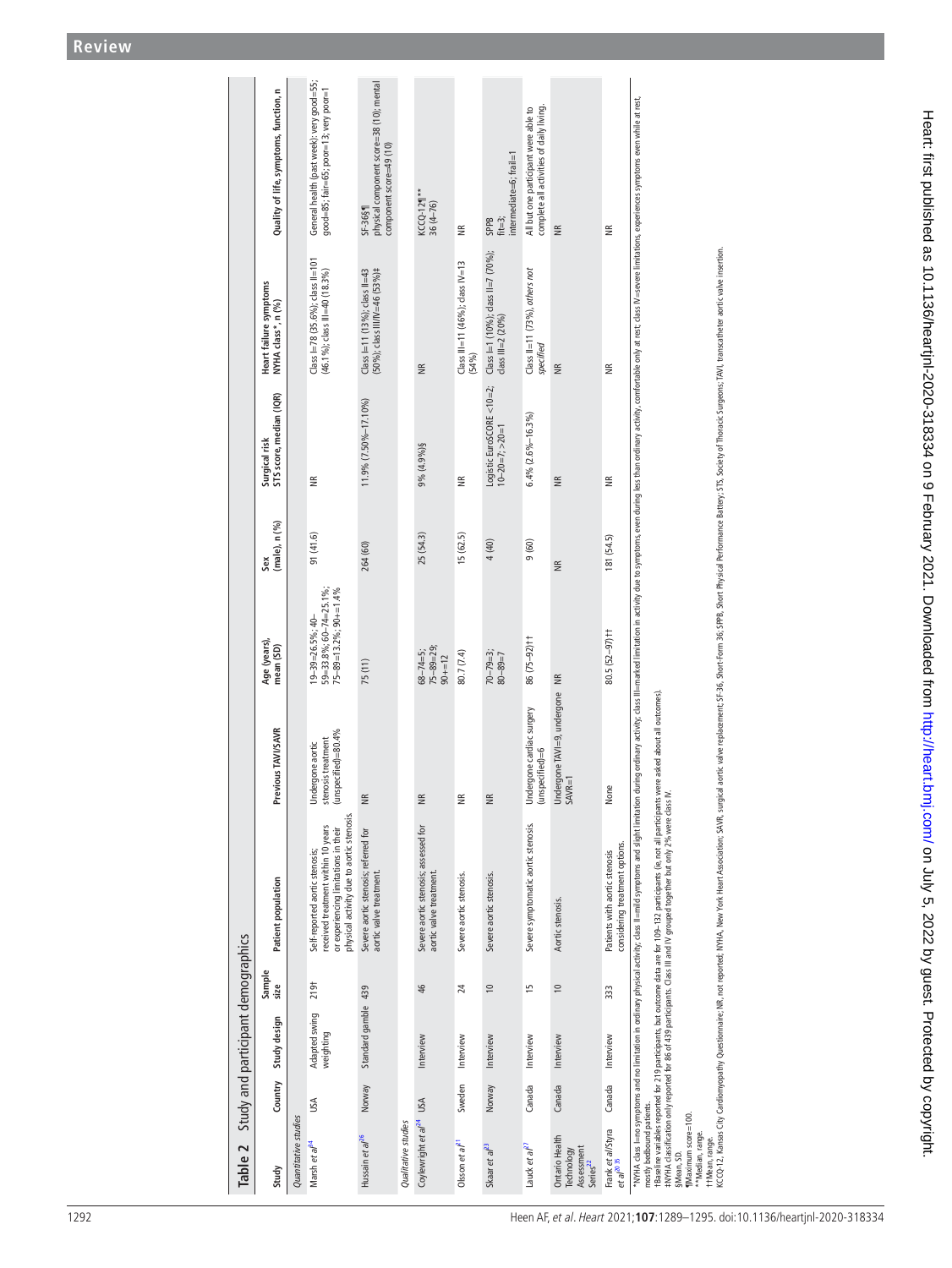Those who had TAVI described minimal pain, with a participant saying:

And I didn't have any pain afterwards at all. I didn't even know that I'd had incisions in my groin. I just didn't know it was there. It was amazing. $22$ 

## Acute kidney injury and stroke

Two studies addressed acute kidney injury.<sup>24 25</sup> One addressed the possibility of dialysis as a patient concern related to potential TAVI complications. $^{24}$  The other study provided evidence regarding patients' willingness to accept the risk of needing dialysis within 1 year after the procedure.<sup>25</sup> Patients in one study frequently expressed that they were afraid of the possibility of a stroke. $^{21}$  $^{21}$  $^{21}$ 

#### **Practical issues related to valve replacement**

Several studies addressed participants' concerns regarding practical issues, such as invasiveness, length of hospital stay and recovery time.<sup>[21 22 25](#page-6-17)</sup> Regarding TAVI, one participant stated:

It's easy by comparison to an open-heart surgery. That is just a big plus. Can you imagine having your chest cut right open and taking months to recover?<sup>[27](#page-6-19)</sup>

Overall, patients reported the longer hospital stay and recovery time with SAVR, compared with TAVI, as a major concern.<sup>[22](#page-6-20)</sup> None of the studies mentioned the need for—and accessibility to—cardiac rehabilitation after SAVR or TAVI.

#### Decision-making process and support

Respondents perceived physicians as essential sources of information and decision-making guidance and as facilitators of referral for TAVI, and participants stressed the importance of a trusting relationship with their physician(s).<sup>21 23</sup> The experience of receiving rigorous advice from their physician was important in decision-making, illustrated by the following participant quote:

When I'm with my doctor, I believe he is competent enough just to see what my problem is and how it can be treated.<sup>2</sup>

A number of studies, however, reported the possibility that physicians might not act in a trustworthy way, which motivated participants to seek a second opinion.<sup>[21 23 27](#page-6-17)</sup> Overall, participants took into account a variety of medical, functional and social factors in their decision-making.<sup>20-24 2</sup>

#### Accessibility and cost of the procedure

Participants who lived away from hospitals that offered the procedure reported greater difficulty accessing TAVI.<sup>22</sup> Several studies reported participants' concern about burden of personal cost due to travel, meals and accommodation, $22 27$  exemplified by the following participant quote:

My family wanted to be there when I had the surgery, so there was … overnight accommodation … and meals, and so on. And someone to help with the driving … It was basically … personal expenses.<sup>[22](#page-6-20)</sup>

Given the expected shorter length of hospital stay with TAVI, some patients perceived these costs to be much lower than with  $SAVR.<sup>22</sup>$  $SAVR.<sup>22</sup>$  $SAVR.<sup>22</sup>$ 

#### **DISCUSSION**

Our search identified eight studies that examined patients' values, preferences and practical issues related to aortic stenosis

treatment.<sup>20–25</sup> They provided limited evidence regarding how participants explicitly value and balance benefits and harms associated with TAVI and SAVR[.20–27](#page-6-14) Most studies addressed only TAVI, and those that addressed both TAVI and SAVR did not specify the information they had provided to participants about the relative merits and burdens of the two procedures. Study participants were concerned about treatment complications, and willingness to accept procedural risk varied considerably. Participants of the qualitative studies rarely reported perspectives regarding specific outcomes (eg, stroke), but rather highlighted and valued fast return to function, independence, and social and daily activities. In terms of decision-making in general, trust in physicians and medical teams was very important in the decision. For practical issues, accessibility of the procedure and associated costs (eg, travel for themselves and their caregivers) were commonly reported.

Recent randomised trials, $28 \times 29$  as well as previously published trials with longer follow-up,  $67$  have added up to the current body of evidence comparing TAVI and SAVR.<sup>[3](#page-6-0)</sup> Taken together, this evidence tends to show substantial short-term benefits of TAVI on outcomes important to patients with severe aortic stenosis at low and intermediate preoperative surgical risk, along with a substantially reduced burden of treatment.

However, valve durability with TAVI remains uncertain over the longer term due to limited follow-up compared with SAVR. An important concern is that TAVI might require valve reintervention much earlier than SAVR. This issue is particularly crucial for younger populations, as their life expectancy puts them at higher risk of needing one—or more—reinterventions. Unfortunately, our systematic review provides limited evidence on how patients may value differing valve durability and the risk of reinterventions. Indeed, only one study reported on patients' perceptions about willingness to accept a shorter duration of effectiveness of TAVI compared with SAVR, showing important variability. This study had methodological limitations and was funded by a valve device company.<sup>25</sup>

Another issue that varies with age is how the relative effects of TAVI translate in terms of absolute differences: because patients present a higher baseline mortality, TAVI is likely going to result in larger absolute reductions in deaths among older rather than younger patients. The balance of benefits and harms of TAVI versus SAVR will thus highly depend on age—as a proxy of life expectancy—as well as comorbidities.<sup>[4](#page-6-1)</sup> The age or baseline risk threshold at which patients would consider the balance between benefits, harms and burden (including the risk of reintervention) in favour of either TAVI or SAVR remains thus far insufficiently explored. Current inference on these issues is further limited by the fact that several studies asked patients to trade off outcomes without basing the options on current best evidence. For example, they present unrealistic outcome risk options that were beyond the range of actual risks reported in trials. $467$  The trade-off of outcomes may thus be misinformed or even misguided in such studies. Even less explored are patients' values and preference regarding the possible sequence of valve interventions.

#### **Strengths and limitations**

Our review has several strengths. First, we prospectively registered the protocol and followed study reporting criteria. Second, we conducted a comprehensive search, including grey literature, up to June 2020. Third, we assessed study quality using recom-mended instruments,<sup>[9 12 15](#page-6-5)</sup> as well as using standardised methods to address the overall certainty of evidence for both quantitative and qualitative findings.<sup>13 14 30</sup> Fourth, the inclusion of a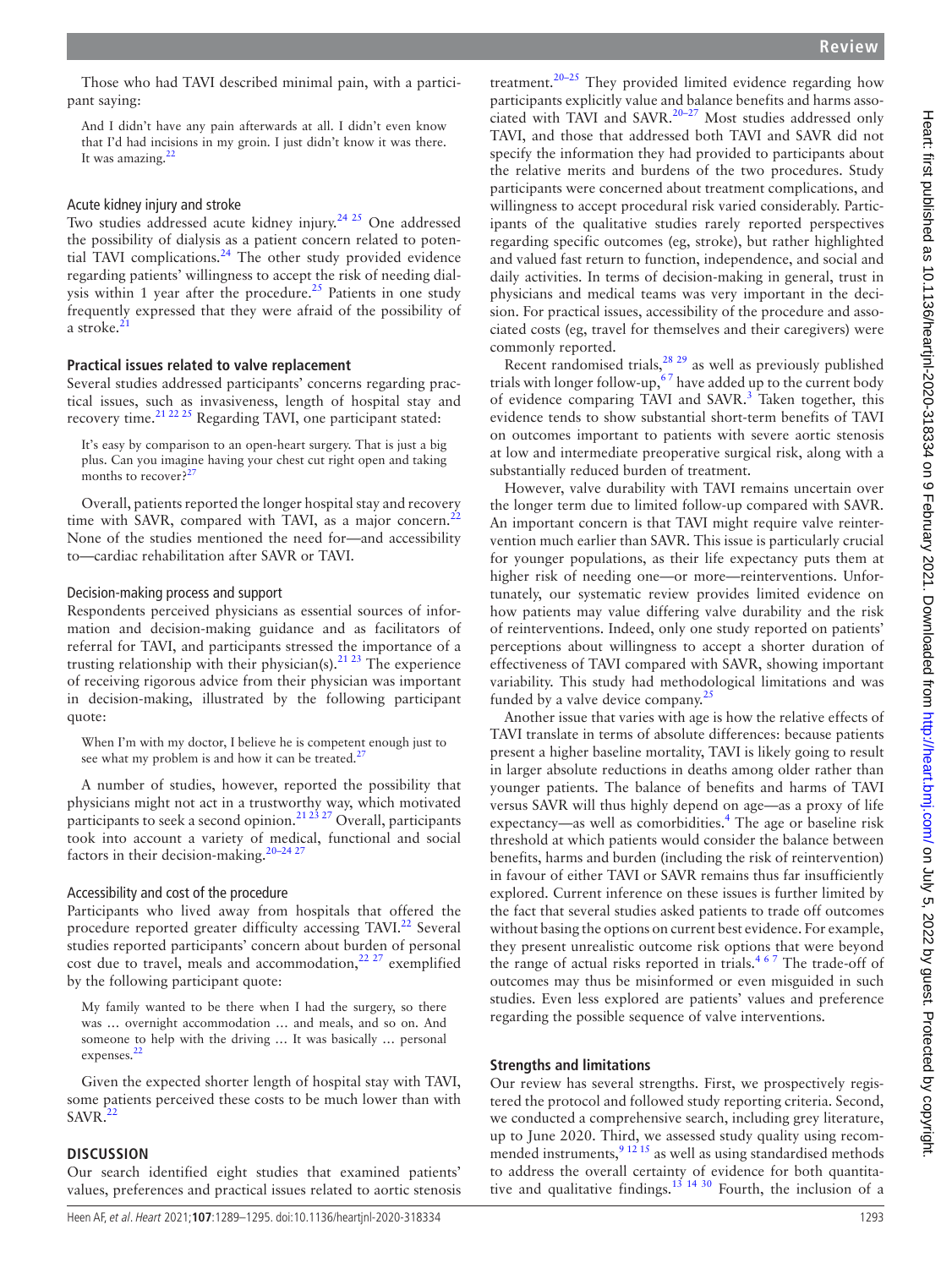patient partner as a coauthor enriched the framework used for thematic analysis. Finally, we abstracted data regarding patientimportant practical issues, which shed light on areas important for decision-making that are rarely included when developing guidelines.

Our review has also limitations. First, we excluded studies looking at health-related quality of life for patients with aortic stenosis before and after therapy because these studies do not directly report on patient preferences. Second, due to the considerable heterogeneity of the types of studies included, we were not able to explore potential differences in values and preferences for subgroups of participants. Finally, our review highlights limitations of current evidence in the field, and particularly the lack of data on key outcomes and practical issues which guideline panels and patients need to inform decision-making.

# **CONCLUSION AND AVENUES FOR FUTURE RESEARCH**

In parallel to new evidence on the effectiveness and durability of interventions, we need higher quality evidence on patients' values and preferences on all key outcomes, as well as better

# **Key messages**

# **What is already known on this subject?**

- ► Transcatheter aortic valve insertion (TAVI) is increasingly offered as an alternative treatment option to surgical aortic valve replacement (SAVR) for severe, symptomatic aortic stenosis, but its long-term durability remains uncertain.
- ► There is limited evidence on values, preferences and practical issues that are important to patients with aortic stenosis regarding the trade-offs of benefits and harms of TAVI compared with SAVR.

# **What might this study add?**

- ► We provide a critical appraisal of empirical evidence on values and preferences related to aortic stenosis treatment.
- ► Current evidence suggests there is considerable variability among patients' values and preferences regarding the outcomes associated with TAVI or SAVR, as well as regarding the duration that the procedure has been proven to be effective.
- $\blacktriangleright$  To improve their health status, participants were willing to accept higher mortality risk than current evidence suggests for either procedure, although this evidence was of low to very low certainty.
- ► Overall, participants preferred minimally invasive procedures with a shorter hospital stay and recovery time and also reported concerns regarding postsurgical pain and costs.
- $\triangleright$  An important limitation of this evidence is that no study presented participants current best evidence on all benefits and risks for both procedures, including valve durability, when enquiring for their preferred option.

# **How might this impact on clinical practice?**

- ► Discussions regarding individual patients' values and preferences, focusing on the key outcomes and practical issues identified in this paper, can support shared decisionmaking about the best aortic stenosis treatment option for patients.
- This evidence can also inform the updates of health technology assessment and clinical practice guidelines on TAVI and SAVR.

insight on what practical issues matter most to them. Future studies should be conducted in a broad and representative array of patients with severe, symptomatic aortic stenosis with variable risk profiles and comorbidities. They should also be informed by current best evidence on benefits and harms, rather than hypothetical (or even implausible) effects. Evidence from real-life decision-making, for example by using encounter decision aids, may better capture actual values and preferences to inform stakeholders such as guideline developers.[19 31](#page-6-24)

Another priority should be to identify key practical issues for decision-making. New frameworks have been proposed to better structure searching, evidence synthesis and inclusion in the guideline-making process of patient-important practical issues.[19 32 33](#page-6-24) Indeed, in highly preference-sensitive decisions such as whether to undergo TAVI or SAVR, practical issues related to each intervention and how they may affect patients' daily life may dominate shared decision-making conversations.<sup>[9](#page-6-5)</sup>

**Acknowledgements** We thank the members of the BMJ Rapid Recommendations panel for critical feedback on outcomes and selection that informed this systematic review.

**Contributors** AFH led and coordinated the project. TA and POV provided supervision. AFH, LL and TA screened the studies for eligibility. AFH and LL extracted the data, assessed study risk of bias and synthesised the data. AFH, LL and TA assessed the quality of the body of evidence. All study authors were involved in the interpretation and discussion of the results. AFH and LL drafted the manuscript, and all authors critically revised the manuscript. All authors approved the final version of the article. AFH is the guarantor.

**Funding** The authors have not declared a specific grant for this research from any funding agency in the public, commercial or not-for-profit sectors.

**Competing interests** AFH, LL, GG, RACS, TA, POV and YZ are members of the GRADE working group. YZ designed the risk of bias tool and the GRADE evaluation for values and preferences studies. There are no other relationships or activities that could appear to have influenced the submitted work.

**Patient and public involvement statement** Outcomes of interest included for this review were established by a multidisciplinary guideline panel that included three patient partners. One patient partner (MMS) from the guideline panel was included as a coauthor of this study. MMS was involved in the interpretation of study results and provided feedback on the manuscript.

**Patient consent for publication** Not required.

**Provenance and peer review** Not commissioned; externally peer reviewed.

**Supplemental material** This content has been supplied by the author(s). It has not been vetted by BMJ Publishing Group Limited (BMJ) and may not have been peer-reviewed. Any opinions or recommendations discussed are solely those of the author(s) and are not endorsed by BMJ. BMJ disclaims all liability and responsibility arising from any reliance placed on the content. Where the content includes any translated material, BMJ does not warrant the accuracy and reliability of the translations (including but not limited to local regulations, clinical guidelines, terminology, drug names and drug dosages), and is not responsible for any error and/or omissions arising from translation and adaptation or otherwise.

**Open access** This is an open access article distributed in accordance with the Creative Commons Attribution Non Commercial (CC BY-NC 4.0) license, which permits others to distribute, remix, adapt, build upon this work non-commercially, and license their derivative works on different terms, provided the original work is properly cited, appropriate credit is given, any changes made indicated, and the use is non-commercial. See: [http://creativecommons.org/licenses/by-nc/4.0/.](http://creativecommons.org/licenses/by-nc/4.0/)

# **ORCID iD**

Anja Fog Heen<http://orcid.org/0000-0002-8873-7028>

# **REFERENCES**

- <span id="page-5-0"></span>1 Osnabrugge RLJ, Mylotte D, Head SJ, et al. Aortic stenosis in the elderly: disease prevalence and number of candidates for transcatheter aortic valve replacement: a meta-analysis and modeling study. [J Am Coll Cardiol](http://dx.doi.org/10.1016/j.jacc.2013.05.015) 2013;62:1002-12.
- <span id="page-5-1"></span>2 Fau TJ, Fau HO, Fau SF, et al. Spontaneous course of aortic valve disease. (0195-668X  $(\text{print})$ ).